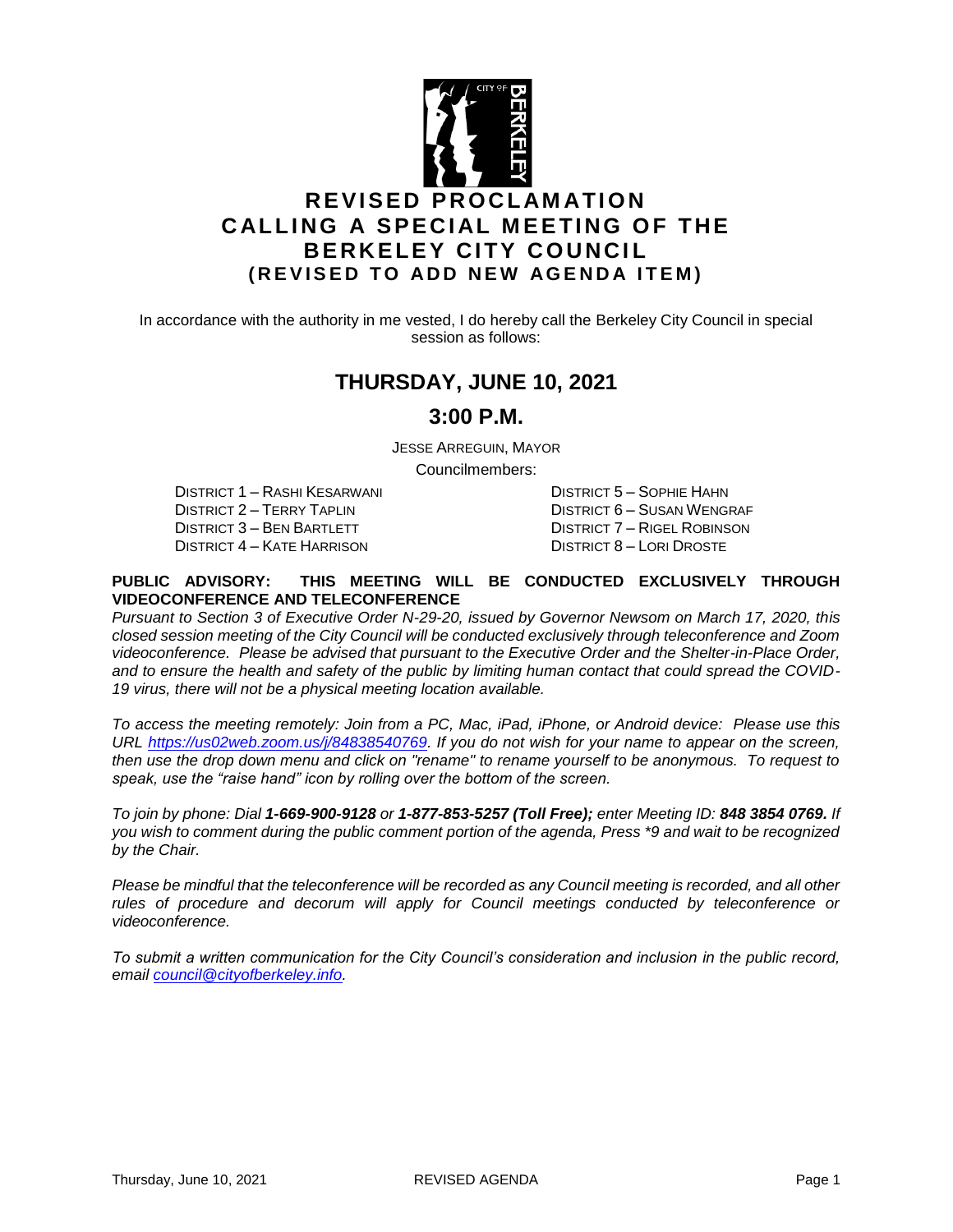## **Preliminary Matters**

## **Roll Call**

### **Public Comment - Limited to items on this agenda only**

## **CLOSED SESSION:**

The City Council will convene in closed session to meet concerning the following:

#### **1. CONFERENCE WITH LEGAL COUNSEL – PENDING LITIGATION PURSUANT TO GOVERNMENT CODE SECTIONS 54956.9(a) AND 54956.9(d)(1):**

- a. City of Berkeley v. Regents of the University of California, Alameda Superior Court Case No. RG19023058
- b. Save Berkeley's Neighborhoods, et al. v. The Regents of the University of California, et al., Alameda Superior Court, Case No. RG19006256

#### **2. CONFERENCE WITH LABOR NEGOTIATORS; GOVERNMENT CODE SECTION 54957.6**

Negotiators: Dee Williams-Ridley, City Manager, Paul Buddenhagen, Deputy City Manager, David White, Deputy City Manager, LaTanya Bellow, Human Resources Director, Dania Torres-Wong, Chief Labor Negotiator, Burke Dunphy, Labor Negotiator, Jon Holtzman, Labor Negotiator, Jen Louis, Interim Chief of Police, Abe Roman, Interim Fire Chief.

Employee Organizations: International Brotherhood of Electrical Workers (IBEW), Local 1245, SEIU 1021 Community Services and Part-time Recreation Activity Leaders, Berkeley Fire Fighters Association Local 1227, Berkeley Police Association, Service Employees International Union, Local 1021 Maintenance and Clerical Chapters, Berkeley Fire Fighters Association, Local 1227 I.A.F.F./Berkeley Chief Fire Officers Association, Public Employees Union Local 1.

# **OPEN SESSION:**

Public Reports of actions taken pursuant to Government Code section 54957.1.

# **Adjournment**

I hereby request that the City Clerk of the City of Berkeley cause personal notice to be given to each member of the Berkeley City Council on the time and place of said meeting, forthwith.

> IN WITNESS WHEREOF, I have hereunto set my hand and caused the official seal of the City of Berkeley to be affixed on this 7th day of June, 2021.

Lesse Arregin

Jesse Arreguin, Mayor